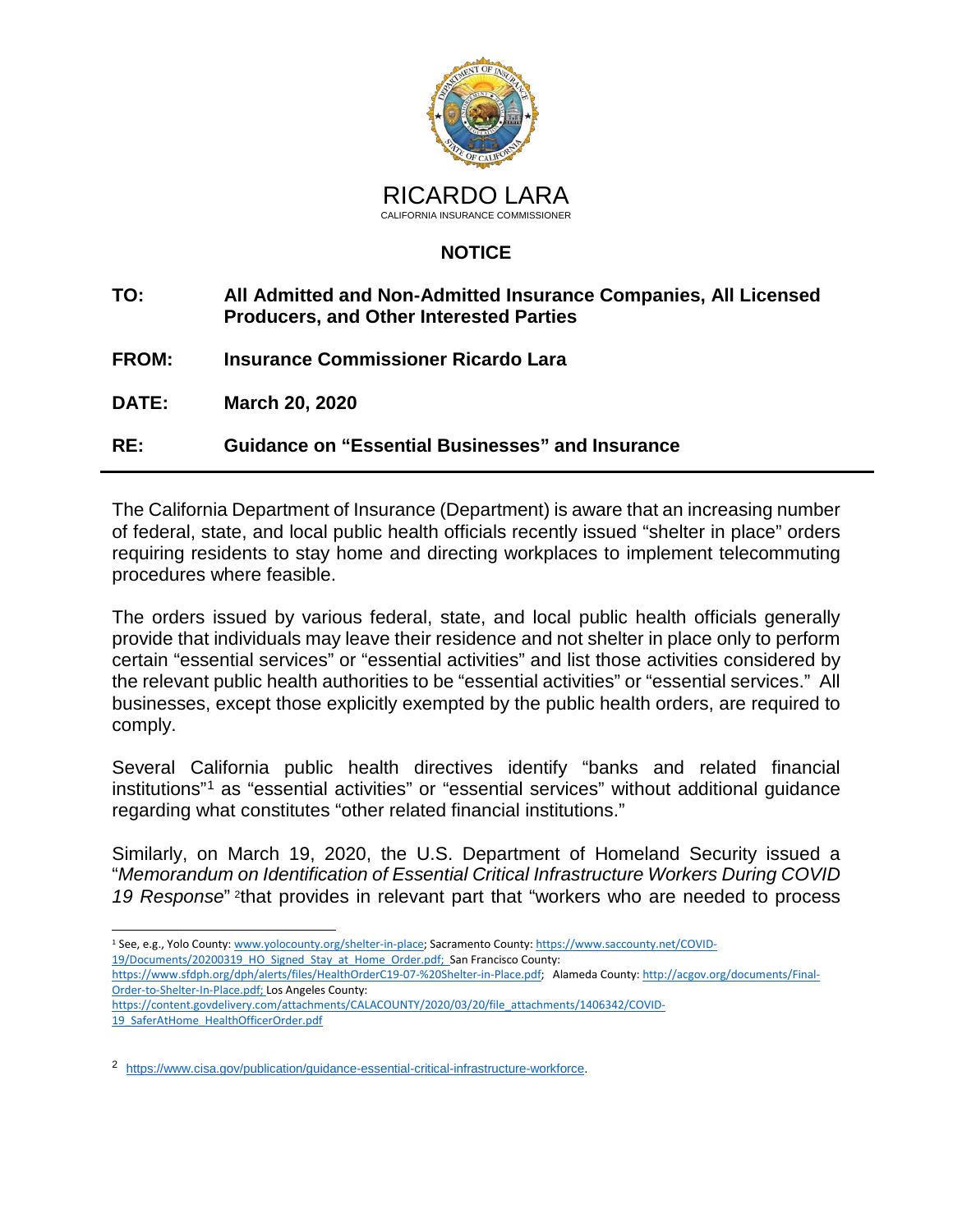Guidance on "Essential Businesses" and Insurance Page 2 of 3 March 20, 2020

and maintain systems for processing financial transactions and services (e.g., payment, clearing, and settlement; wholesale funding; insurance services; and capital markets activities)". *(Emphasis added.)*

Likewise, on March 19, 2020, California Governor Gavin Newsom issued an Executive Order (N-[3](#page-1-0)3-20)<sup>3</sup> that provides in relevant part that the U.S. Department of Homeland Security identified 16 critical infrastructure sectors that are "considered so vital to the United States that their incapacitation or destruction would have a debilitating effect on security, economic security, public health or safety, or any combination thereof". Governor Newsom's Executive Order then provides that "Californians working in these 16 critical infrastructure sectors may continue their work because of the importance of these sectors to Californians' health and well-being."

In response to the various public health orders relating to COVID-19, the Department received many inquiries regarding whether insurance activities are "essential services" or "essential activities" within the meaning of the various federal, state, and local public health orders and what functions are included in "insurance services", "banks and related financial institutions", and similar phrases.

Although it is not appropriate for the Department to determine whether public health officials intended that any specific aspect or function of an insurance business be designated as an "essential business" or "essential activity" within the meaning of the public health orders, the various orders of public health officials are consistent with the recent guidance that Commissioner Lara previously provided to the California insurance industry in connection with the pandemic.

On March 18, 2020, Commissioner Lara issued [a Notice](http://www.insurance.ca.gov/0250-insurers/0300-insurers/0200-bulletins/bulletin-notices-commiss-opinion/upload/Insurance-Laws-COVID-19-Notice-03_18_20_With_Seal_1249pm_Final.pdf) encouraging all insurance companies and other Department licensees to "take steps during the [COVID-19] crisis necessary to maintain their ability to process and pay insurance claims and provide other required consumer services for insureds in a reasonable and timely manner." On the same day, Commissioner Lara also issued a [Notice](http://www.insurance.ca.gov/0400-news/0100-press-releases/2020/upload/nr030-BillingGracePeriodNotice03182020.pdf) requesting all insurance companies to grant extensions to premium grace periods at least for 60 days, and asked agents, brokers, and other licensees to take steps to protect the safety of workers and customers by arranging alternate methods of premium payment rather than in-person payment.

In response to Governor Newsom's Executive Order (N-33-20), the recent guidance provided by several California public health officials, and the recent guidance from the U.S. Department of Homeland Security, Commissioner Lara encourages insurers and other licensees of the Department to use their discretion to determine whether critical insurance functions can be performed during the pendency of the COVID-19

<span id="page-1-0"></span><sup>3 :</sup> [https://covid19.ca.gov/img/N-33-20.pdf.](https://covid19.ca.gov/img/N-33-20.pdf)